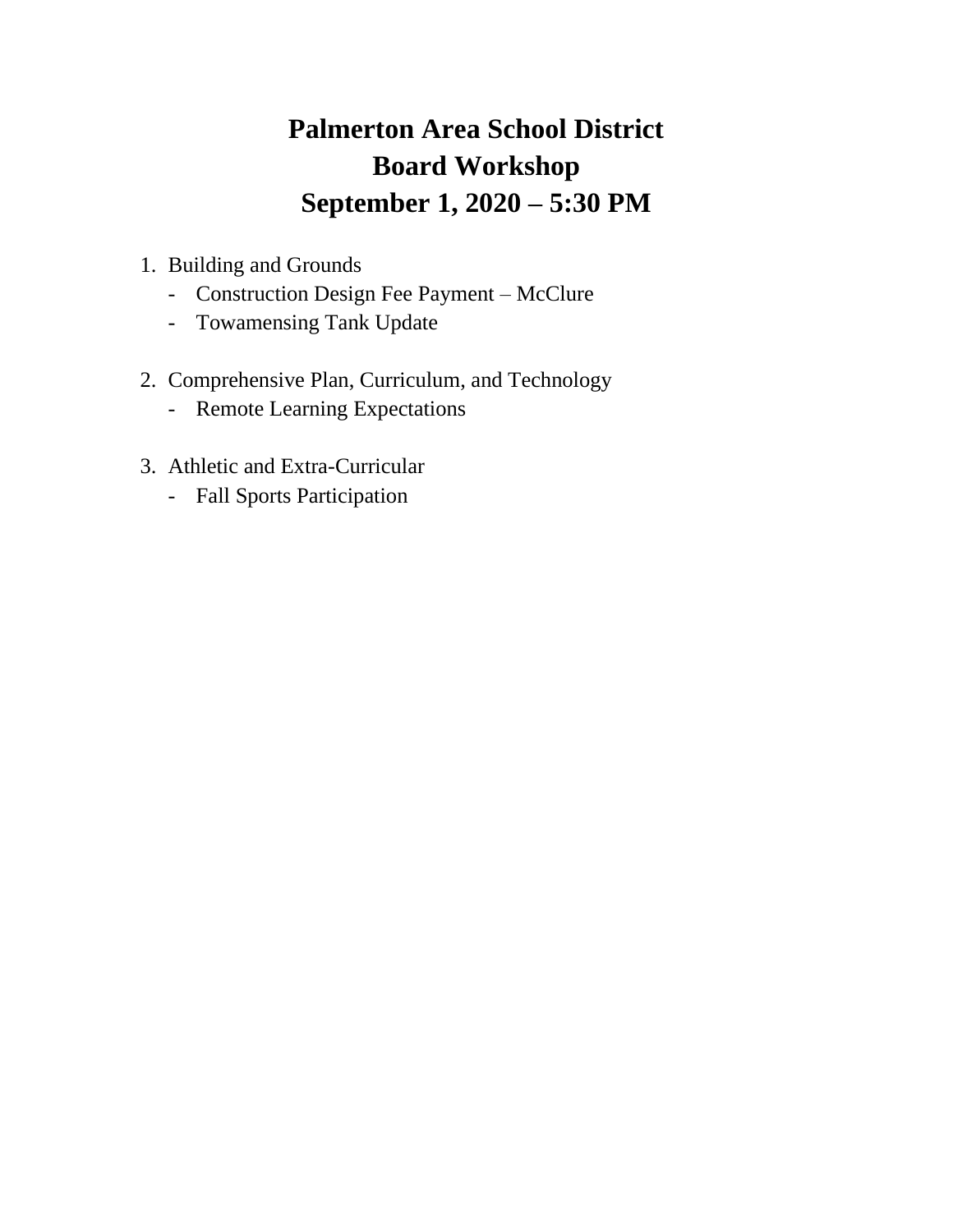#### **PALMERTON AREA SCHOOL DISTRICT MEETING OF THE BOARD OF SCHOOL DIRECTORS Tuesday, September 1, 2020 Via Zoom**

### **1. CALL TO ORDER: PLEDGE OF ALLEGIANCE**

#### **2. ROLL CALL:**

| Ms. Baumgardt | <b>Fallow</b><br>MS.           | Haas<br>Ms.            | Ms.<br>Larvey     | Мr<br>Mazepa      | Paules           |
|---------------|--------------------------------|------------------------|-------------------|-------------------|------------------|
| Recker<br>Ms. | $\sim$ $\sim$<br>Scherer<br>Mr | <i>L</i> ellers<br>Ms. | <b>Kish</b><br>Mr | Att.<br>Lochinger | Frankelli<br>l)r |

**3. SUPERINTENDENT'S REPORT:**

#### **4. OLD BUSINESS:**

#### **5. PUBLIC PARTICIPATION: (POLICY #903)**

There shall be time available for public participation at the beginning and end of each board meeting. The beginning session is open for agenda items only and the ending session is open for any agenda times or issues relating to school district policies and operations; Informal requests shall be afforded five (5) minutes for presentation. Should the speaker find the five (5) minute time allotment to be insufficient for his/her presentation, a more detailed written presentation shall be an option. Please note that public interruption of the meeting will detract from the Meeting

#### **6. CONSENT AGENDA:**

A. Motion for the Board of Directors to approve the attached consent agenda. Motion by: \_\_\_\_\_\_ Seconded by: \_\_\_\_\_\_\_\_\_\_\_\_\_\_\_\_\_\_

Vote: Yes\_\_\_\_\_\_\_\_ No \_\_\_\_\_\_\_ Absent\_\_\_\_\_ Abstentions \_\_\_\_\_\_\_\_\_

# **7. OTHER:**

A. Motion for the Board of Directors to authorize the district's participation in fall sports in accordance with the Colonial League's schedule.

Motion by: \_\_\_\_\_\_ Seconded by: \_\_\_\_\_\_\_\_\_\_\_\_\_\_\_\_\_\_

Vote: Yes\_\_\_\_\_\_\_\_\_\_ No \_\_\_\_\_\_\_\_\_\_ Abstentions \_\_\_\_\_\_\_\_\_ Abstentions

B. Motion for the Board of Directors to approve the KRE Security contract for the 2020-2021 school year at an estimated cost of \$128,169 (enclosure). Motion by: \_\_\_\_\_\_ Seconded by: \_\_\_\_\_\_\_\_\_\_\_\_\_\_\_\_\_\_ Vote: Yes\_\_\_\_\_\_\_\_ No \_\_\_\_\_\_\_\_ Absent\_\_\_\_\_\_ Abstentions \_\_\_\_\_\_\_\_\_

# **8. PUBLIC PARTICIPATION:**

# **9. FOR THE GOOD OF THE ORDER:**

#### **10. ADJOURNMENT:**

Motion by:  $\_\_\_\_\$  Seconded by:  $\_\_\_\_\_\_\_\_\_\_\_\_\_\_\_\_\_\_$ Vote: Yes\_\_\_\_\_\_\_\_ No \_\_\_\_\_\_\_ Absent\_\_\_\_\_ Abstentions \_\_\_\_\_\_\_\_\_